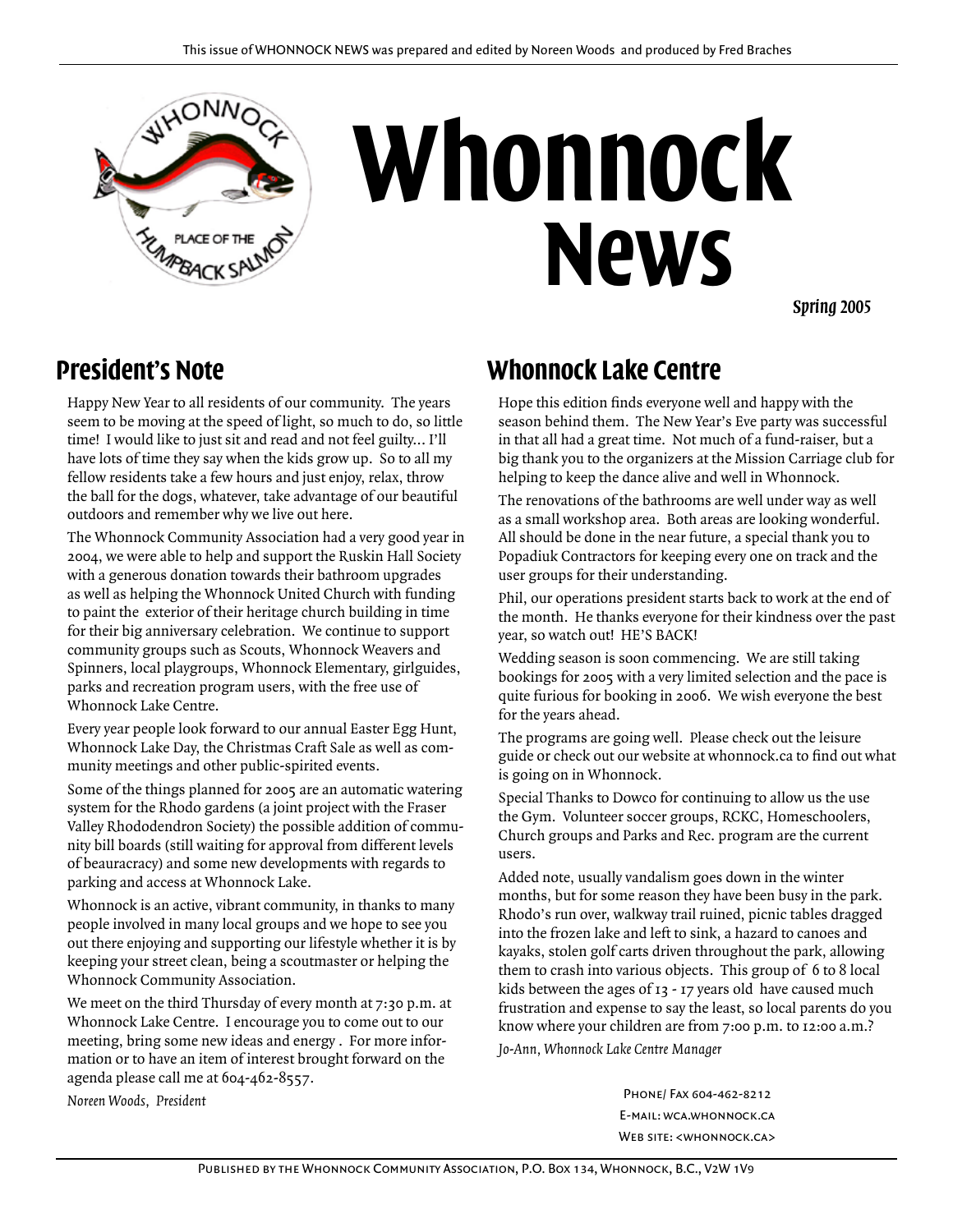#### **Submissions Welcome!**

*The Whonnock Community Association produces this newsletter twice a year around the end of January and in September. All submissions, editing, layout, and production is completely done by volunteers. The cost of printing and mailing is paid by the Whonnock Community Association. If you would like to see something in the newsletter or want to send in a submission please feel free to contact Noreen Woods at 604 462 8557 or leave a message at Whonnock Lake Centre, 604 462 8212. We try to be informative, and interesting with a non-biased approach to community events, programs, and groups. We are not a political statement or opinion piece. With that in mind we would like to welcome inquiries and questions about any submissions. Thank you for your support.*

## **The Whonnock Community Association Bursary**

The WCA offers a \$1,000 bursary to grade 12 students going on to post secondary education and who currently reside or have resided in the Whonnock area. One of the requirements looked at before rewarding the bursary is a student's commitment to the community, school, or other worthy causes through volunteerism. More information is available through the high school counsellors.

#### **Bingo and the Whonnock Community Association**

The Whonnock Community association raises funds for our many projects through a once a month Bingo slot at the Haney Bingo Plex. User groups who access Whonnock Lake Centre provide volunteers to attend this Bingo sessions. Currently we are looking for a new Bingo Coordinator. This would involve scheduling the volunteers and attending meetings once a month. If anyone is interested please call Noreen Woods at 604 462 8557.

# **Membership**

The general consensus of the Whonnock Community Association is that anyone living in Whonnock, belongs to the association. However we do need your name & address & 'loonie', to validate the organization and to advise you of ongoing events. Ideally we really would like to see more input from our community so please call Jean at 604 462 7794, stop in and see Jo-Ann & Eit at the hall, or attend a monthly meeting for more information or to sign up.

# **Speed Watch**

Speed Watch is looking for more volunteers. If you are concerned about speeding and traffic safety in this area think about helping out for 3 or 4 hours a month. Training is provided and we truly believe that a 'Speed Watch' zone helps deter people from speeding and in many cases is a good reminder for people to check their speed. A big thank you to Ray Town for all his work doing Speed Traps , but he could use some help, so if you are interested please phone the local RCMP for more information.

# **Community Policing**

A Community Policing Newsletter is available at Whonnock Lake Centre or on line visit the website, www.mapleridge.org/ emergency/rcmp/community\_policing.html

For more information or to volunteer for any of the Community Policing Programs contact Program Coordinator, Annette Clack at 604-467-7644. The East MRCPC meets the 4th Thursday of the Month at 7:00 p.m. in Albion Hall. Members of the public and new members are welcome.



# **Ridge Canoe & Kayak Club - Spring 2005**

Ridge Canoe and Kayak Club has hired a new coach. Krzysztof Lepianka (Kris) replaced Paul Lovatt in September. He has coached in Poland, Saskatchewan, Canada, the Australian Junior National team and established a thriving club in Georgia, USA before bringing his expertise here to us in B.C..

The club has already hosted three pre-Canada games training camps and many more will happen as we get closer to the spring. Ridge is also continuing to use Dowco Gym and has added some weight equipment to facilitate better training.

Currently this years planning of the Community Youth Racing Program (CYRP) is already well underway. Pool sessions have started up again for this year and will continue throughout the rest of the winter at the Maple Ridge Leisure Pool.

Most of the Senior athletes are going to California this year for their warm weather spring training camp. The Juniors are going to be attending the annual Ridge hosted training camp. Paddling has started up again now that the ice is gone and will be increasing as the days lengthen.

A masters program is also doing well, with several more mature paddlers preparing for the Masters Worlds in Edmonton this year.

The level of the lake is still fluctuating but the paddlers are adapting with a smaller practice course around the deeper part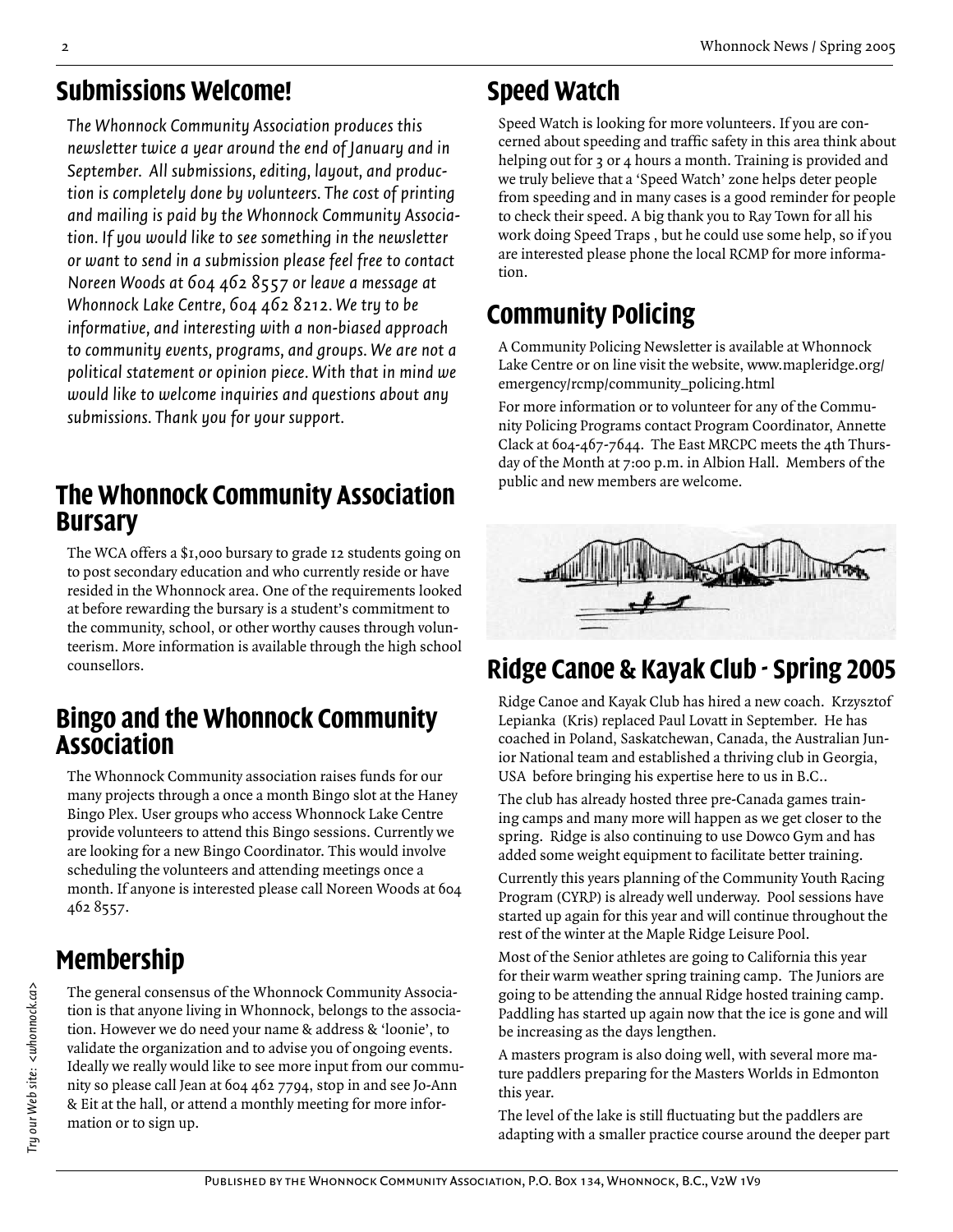of the lake. Discussions have taken place regarding the water level in the lake, and it is hoped that there will be a meeting with all affected agencies to rectify the situation.

What happened to Paul Lovatt you ask? He stepped aside to make it possible for Kris to come to B.C. He then opted to go to a different clime for the winter. No, not a sunny warm place, but to the frigid oil fields, that make our winters look like summer. He will be back to help with the spring training camp in California and will be around again in the summer.

If you are interested in any of our programs, go to <rckc.ca> or link to our page through the <whonnock.ca> web page. *Rick Hammer, RCKC*

#### **News from Whonnock Elementary School P.A.C.**

A big thank you to the community and everyone involved in making our Halloween Carnival the best one yet! We raised over \$3500.00. The proceeds will support bus transportation for field trips, books for the home reading program, emergency kit supplies, physical education equipment and various educational programs.

The Scholastic Book Fair held during parent/teacher conferences in November raised \$920.00 in new books for our library. Thank you to all purchasers and volunteers in this successful event.

The Gaming (Casino) Funds allotted to our school will go towards learning resources, DVD player, microphones, audio listening stations and P.E. equipment.

P.A.C. meetings are held the third Tuesday of each month, alternating days and evenings. Our next meeting will be Tuesday, February 15th at 7:00 p.m. in the library. All parents are welcome and encouraged to attend.

*Rhonda Knowles, Secretary, Parent Advisory Council*

#### **Little Green Apple Preschool**

Little Green Apple Preschool is accepting ongoing registrations for morning classes. Our Preschool offers many years teaching experience and a warm and nurturing environment within which we can promote numerous learning experiences for  $\alpha$ and 4 year olds. Please call Jean or Winnie at 604-462-7663 for more information.

#### **Lakeside Preschool**

Located on beautiful Whonnock Lake in the Whonnock Lake Centre, this bright, well equipped pre-school offers a variety of experiences for 3 - 5 year olds. We provide a wide range of opportunities for social interaction, exploration, and problemsolving through unstructured play. Our aim is to provide each child with exciting and stimulating experiences in a warm and relaxed atmosphere. For ongoing registration or September registration phone Mrs. Kilsby to reserve your child's space in one of our programs at 604-462-0026.



#### **Dates to Be @ Whonnock Lake Centre**

| Every 3rd Thursday  | WCA meeting, 7:30                                                                 |
|---------------------|-----------------------------------------------------------------------------------|
| Thursday, March 3rd | <b>Official Community Plan</b><br>- Public Open house.                            |
| Sunday, March 27th  | Whonnock Easter Egg Hunt<br>(10 & under) 1:00 p.m. sharp<br>- no early birds!     |
| Sunday, April 3rd   | <b>WCA Volunteer Appreciation</b><br>Dinner. Please call with any<br>suggestions. |
| Sunday, April 24th  | Rhodo Show and Sale.                                                              |
| Tuesday, May 17th   | Provincial Election day - Poll<br>ing station.                                    |
| Sunday, Sept. 27th  | Whonnock Lake Day (coordi-<br>nator needed).                                      |
| Saturday, Nov. 19th | Craft Fair.                                                                       |
| Sunday, Nov. 27th   | <b>Whonnock Weavers Art Show</b><br>& Sale.                                       |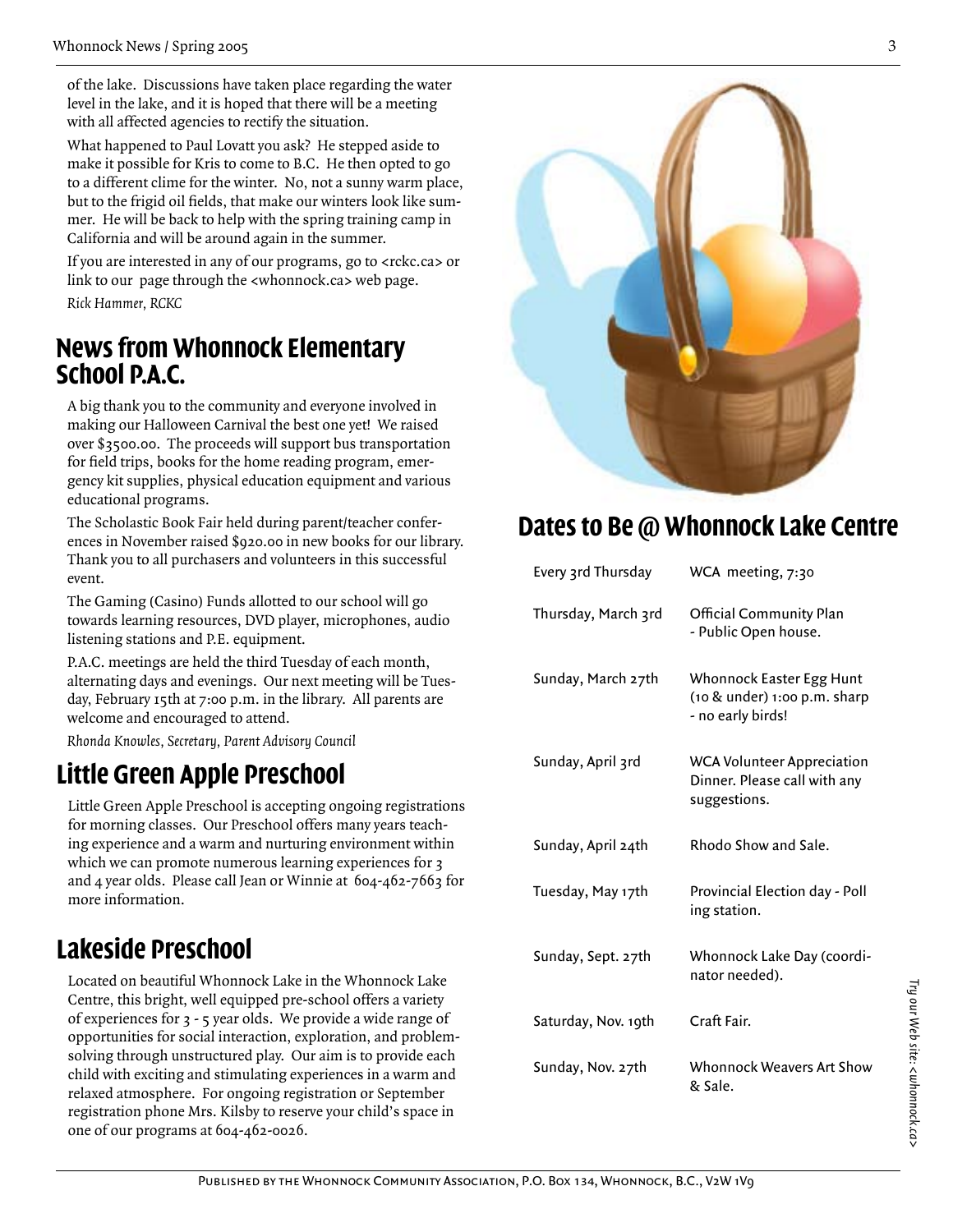

# **Guides and Pathfinders**

Sparks - Ruskin Hall , Monday's 6:00 - 7:00 p.m.

Brownies - 3rd Pineridge Brownies, Thornhill Hall, Wednesday 6:00 - 7:00 p.m.

2nd Pineridge Guides - Whonnock Lake Centre, Wednesday 6:00 - 7:00 p.m.

1st Pineridge Pathfinders - Whonnock Lake Centre, Tuesdays, 6:00 - 7:30 p.m..

For information on any of above call Susan Meyers 604-462- 8645.

# **Westcoast Shotokan Karate**

Whonnock Japanese Karate

Classes: Monday 5:00 - 5:30, - Beginners Monday 5:30 - 6:45, - Family all levels. Monday 6:45 - 7:15, - Brown & Black Wednesday 4:30 - 5:15, - Open class, all wel come.

Location: Whonnock Lake Centre

Come try a Free class with Sensei Andre Johnson, Chief instructor of W.S.K.!



Call Bill Railian at 604 841 2597 for more information.

#### **Fraser Valley Rhododendron Society**

About 150 new rhododendrons have been planted in the rhododendron garden at Whonnock Lake. How can we nurture them in the years ahead?

The essential needs for rhododendrons are free-draining acidic soils with plenty of coarse organic matter in the upper layers and regular watering.

By good fortune the soils at Whonnock Lake are acidic and although variable, they generally have about 50% of sand in their make-up, which allows excess water to drain away readily.

As we planted the new rhododendrons, generous amounts of composted manure and composted green waster were

added. In the spring a layer of bark mulch will be placed over the whole newly planted area and as this decomposes, more organic material will become available to the plants.

Providing for regular watering is an area still needing consideration. Very dry periods can harm even long established plants resulting in poor new growth and gradual deterioration. For newly planted rhododendrons, adequate water is essential if they are to thrive.

Experience in the long hot and dry summer of 2004, showed that plants in the old garden were desperately in need of water, to the extent that a volunteer spent many hours extending hoses and placing sprinklers, in efforts to preserve the plants. We cannot rely on that kind of commitment in the future, and now the area is much larger and we have many new plants.

A long-term solution would be to provide automatic irrigation by means of drip emitters providing water for one or two hours per day. In this system water is delivered to each plant at its roots where the water is needed, unlike a sprinkler system where water is spread over a wide area and is subject to evaporation. The system is most economical in terms of water usage and operates unattended except for a few hours of maintenance each year.

A detailed proposal for an irrigation system is now on the agenda of the Garden Committee, and if approved will be forwarded to the Society.

*Scott Henley, Chair of Garden Committee, Fraser Valley Rhodendron Society.*

# **Whonnock T.O.P.S. Local # 4522.**

Take off Pounds Sensibly is a non-profit weight-loss support group that meets every Tuesday at the Wildwood Fellowship Church in Whonnock on 272nd. We offer guidance, support and plenty of laughs. Come see what we are all about.

Time: 6:45 - 7:00 p.m. weigh-in , 7:00 - 8:00 p.m. meeting .

Call Lori at 604-463-7355 or Jo-Ann at 604 462 1511.

# **Whonnock Walkers**

Join us Monday, Wednesday and Friday mornings at 9:15 for a friendly, one-hour walk. Call Maureen at 604 462 7940 for more information. Location: Whonnock Lake Centre parking lot.



# **Old Age Pensioners Branch 103 – Whonnock**

Meetings are the last Monday of the month at 11:00 a.m. at the Whonnock United Church. Call Margaret Norman, 604 462 7591 for more information

# **Quilting Classes**

Call Inge Grootendorst for updates on classes at 604 462 8050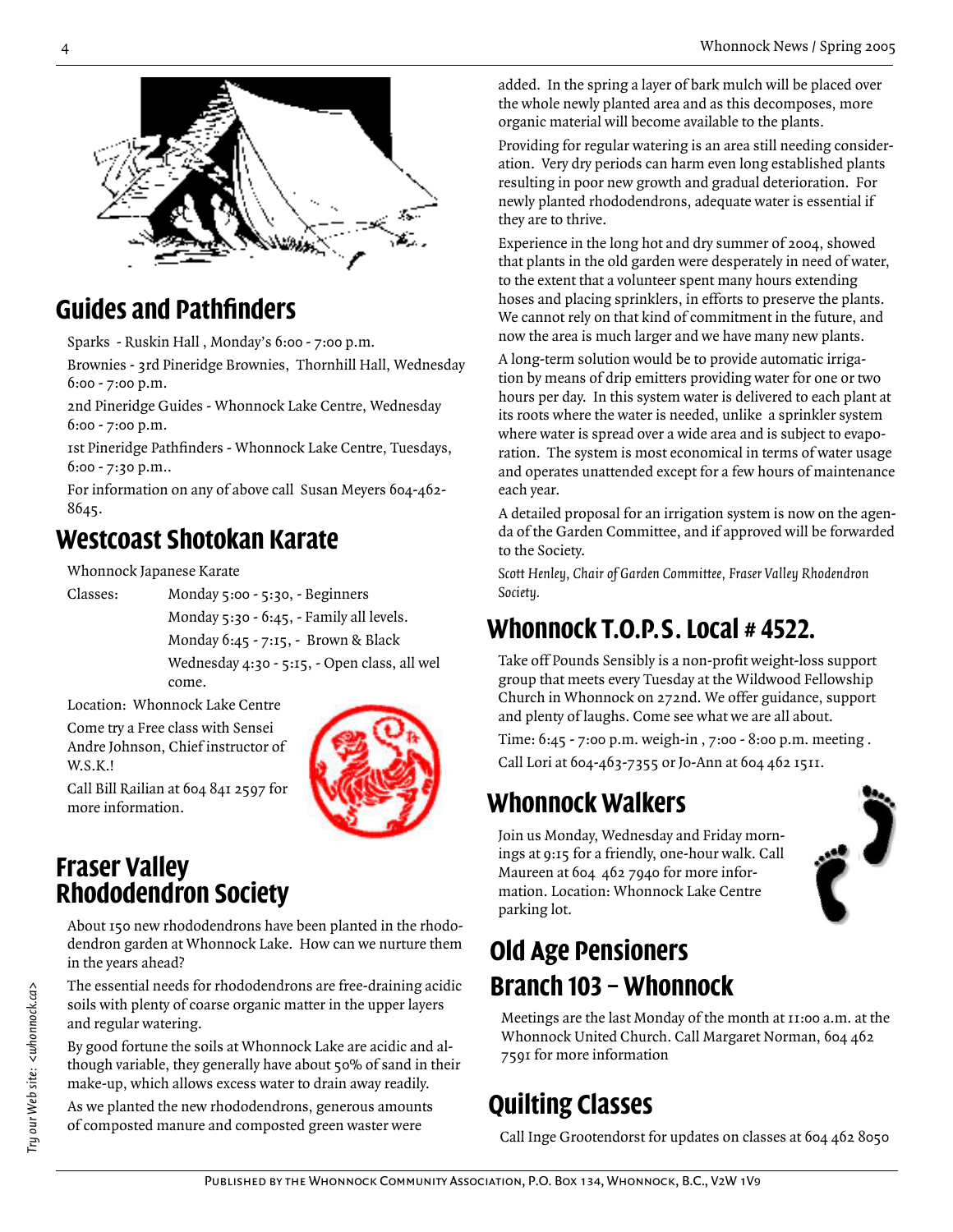# **Ruskin Hall Information**

Regular meetings are the first Tuesday of each month at 7:30 p.m. Everyone is welcome.

The Ruskin hall is available for rental, for anniversaries, family reunions, weddings, etc., for a basic weekend rate of \$290.00. Call our booking agent, Shannon at 604-462-9739 and leave a message.

Events planned for the Spring are an Antique Appraisal in March and a Talent Show in April. Watch for more information on the Ruskin Nursery sign or in Mr. Tyler's column.

Kim will be restarting Yoga tentatively, at the beginning of March on Wednesday nights at 7:30 p.m. Our congratulations go out to Kim and her family on the birth of her baby boy, Vinnie.

For more information on any of these programs or events please call Louise at 604-462-9091.

# **Wildwood Fellowship Church**

is a family oriented, non-denominational church that believes that all people matter to God. We welcome you to join us for our Sunday Worship services at 10:30 a.m. (Super Church during service for younger children). Our desire is that those who attend leave with practical help from God's Word to meet the challenges we all face in our daily lives, and then be encouraged as you fellowship and get acquainted over a cup of coffee following the service.

Our After-school Kids Club meets twice a month on Mondays for crafts, games, activities and occasional outings for any children Kindergarten up to Grade 4.

Our Community Jr. Youth Group is open to anyone in Grades 5 - 8. We've been meeting twice a month, usually Sunday evenings. Games and activity are a big part of the fun we've been having together as well as some "God-talk" times to help kids discover some amazing and wonderful things about God and His plan for their lives, etc. So come when you are able - our version of "The Amazing Race" and Reunion Party featuring our own movie are scheduled for Jan. 23rd and Jan 30th. In February we will be going Skating and having a Wacky Games Night at the Dowco Gym.

Please call Pastor Arnold or Eleanor Tracey at 604-462-0610 for more information on the church or any of our programs.

Old Age Pensioners Branch 103 - Whonnock

Meetings are the last Monday of the month at 11:00 a.m. at the Whonnock United Church. Call Margaret Norman, 604-462- 7591 for more information.

# **Music Lessons**

Piano & keyboard lessons for children and beginner adults.

- a variety of piano and keyboarding programs.
- Creative teaching and motivational techniques.
- only a couple of lesson times available before school

- contact Eleanor Tracey at 604 462 0610 for lesson fees and schedule info, or to go on the wait list.



# **Whonnock United Church**

The Whonnock United Church at 27091 River Road meets Sundays at 11:00 a.m. for a joyful hour of music & worship, followed by coffee and fellowship in our church hall. On the third Wednesday of each month we hold a potluck dinner and philosophy/study group from 7:00 - 9:00 p.m. Our long time organist, Lil Collins accompanies our services with songs of praise old and new, and occasionally our services are enriched by some accompanying musicians. (We were fortunate to have a new member, Matt accompany Lil on his violin for 3 weeks in December). We are a small but warm outreaching congregation, strong in our faith and genuine in our worship. We feel that there is a real need to keep small churches such as ours, functioning in today's society, providing a place for 'grounding' and 'returning to' a belief in God. We welcome your visit and any suggestions that you might like to make that would enrich our worship time together. "In faith and prayer", *Jean Ruttan*. Please call me at 604-462-7794 for more information.

# **Whonnock Weavers & Spinners**

The Whonnock Weavers & Spinners continue to meet in the pre-school room of the Whonnock Lake Centre on the 2nd and 4th Tuesday of each month at 7:30 p.m. We would like to thank all the members of the community who attended our Open House Show and Sale. We had a very successful day and are always proud to show off the beautiful Whonnock Lake Centre to people from all over the lower mainland. This spring we will have some one day workshops to increase our knowledge of dyeing and fibre arts in general. In August, several of

us will attend the Northwest Weavers Conference in Tacoma, and hopefully come back with lots of new ideas.

We always welcome new members. If you are interested in the fibre arts and wish to join us, simply come to a meeting, or phone Marie at 462-9059.